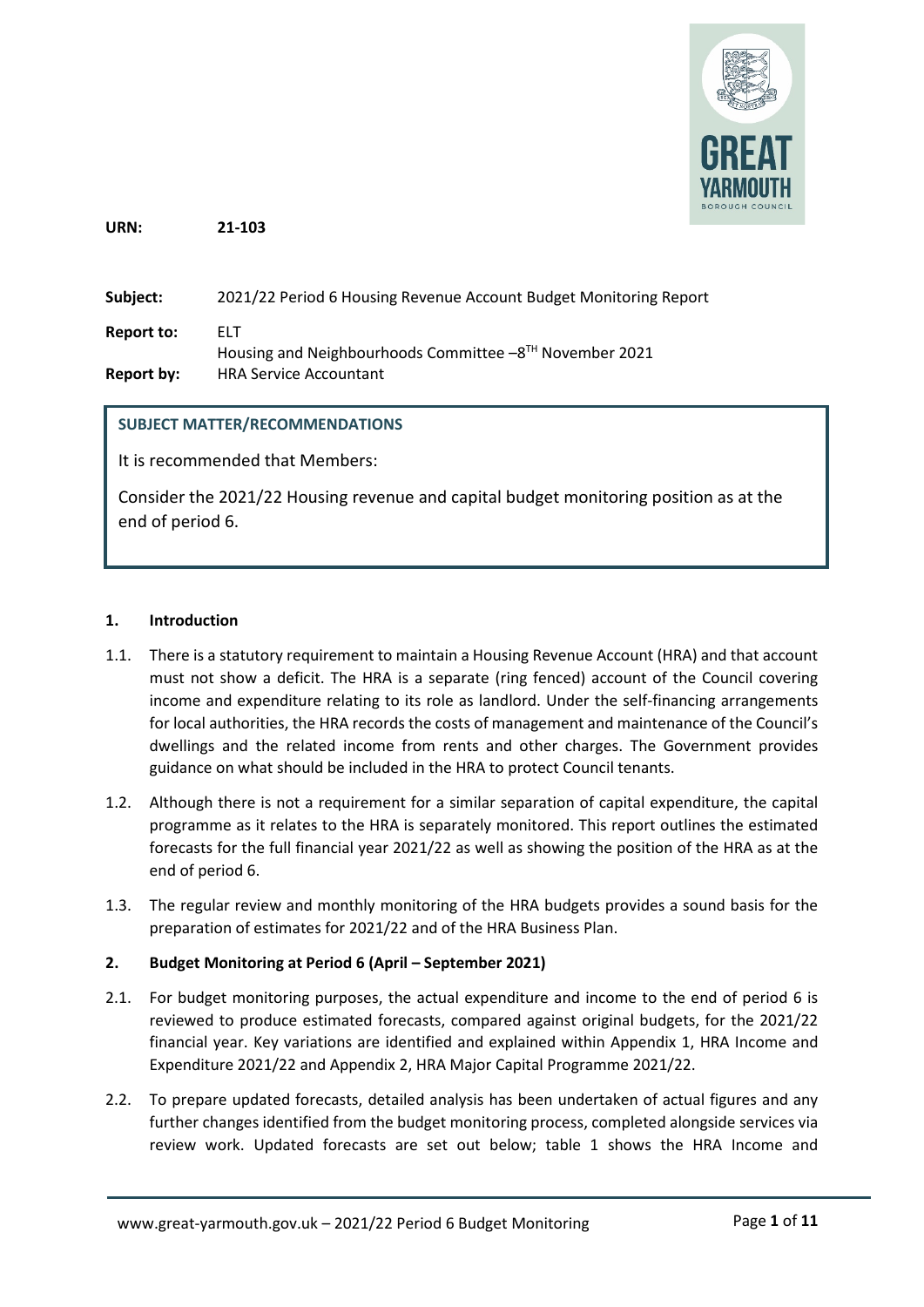Expenditure forecast and table 2 shows the HRA Capital Programme and planned resourcing of the programme.

- 2.3. The Housing Revenue Account summary, displayed within table 1, shows a revised 2021/22 forecast deficit of £2.199m, from an originally budgeted forecast deficit of £2.784m, resulting in a favorable movement of £584k.
- 2.4. The forecast changes incorporated within Table 1 and Appendix 1 are overall predictions to capture the full impact of the COVID-19 pandemic.
- 2.5. The HRA employee turnover for 2021/22, to the end of period six is currently 13.51%, in comparison to period four, which was 9.65%. It should be noted, that the average headcount for the HRA is currently 73.
- 2.6. Employee turnover is the total number of leavers as a percentage of the average head count of employees over the period. In financial terms, turnover will result in underspends against direct employee related budget, for example pay, NI and pension when posts become vacant up to the point of recruitment. Some of the in-year vacancy savings will be offset using agency and interim appointments. Overall, for the period to the end of September there is an underspend of (£113k) of direct employee costs, with a revised budget forecast reduction of £123k in 2021/22.
- 2.7. Repairs and maintenance budgets continue to reflect a reduction in demand led revenue void spend, along with gas heating repair spend. Both budgets are demand led and will continue to be monitored going forward.
- 2.8. Both revenue funding capital and interest payable budgets are forecast to be underspent in year. This is due to the reduction in capital spend, as detailed in table 2. The reduction of major capital programmes has reduced the revenue required to fund the capital programme, although much of this underspend is forecast to be carried forward to 2022/23. The reduced interest payable is due to the reduction of the affordable and additional housing schemes. This has resulted in reduced borrowing in year and therefore reduced interest incurred.
- 2.9. Increased rents, rates & taxes spend forecast is following increased insurance costs received in year. This is partly due to increased premiums received, along with additional perils being added to the policy.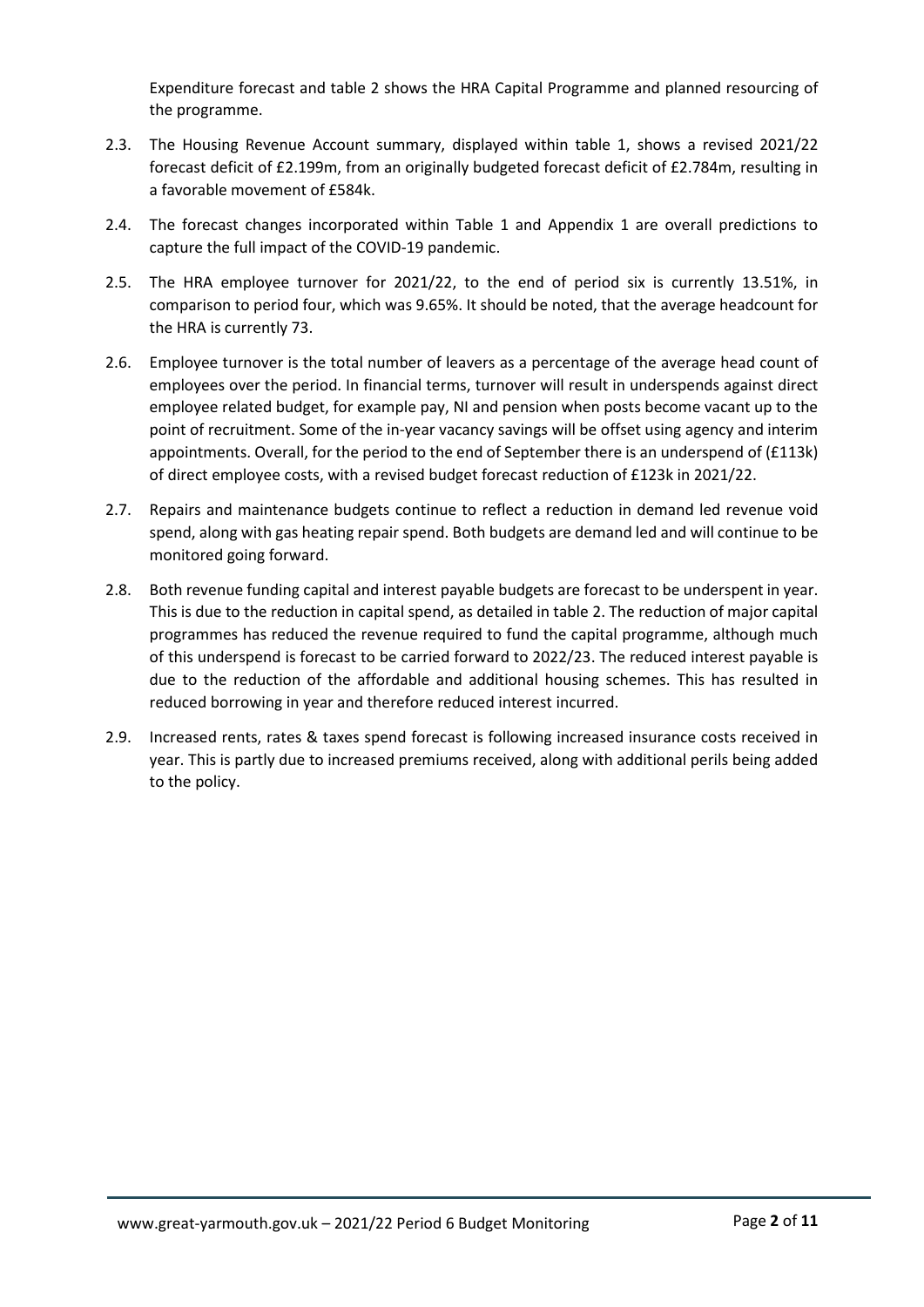## **Table 1 - HRA Income and Expenditure Forecast 2021/22**

|                                           | <b>Original Budget</b><br>2021/22 | <b>Current Budget</b><br>2021/22 | <b>P6 YTD Actual</b><br>2021/22 | <b>Full Year Forecast</b><br>£000 | <b>Full Year Forecast</b><br>Variance |
|-------------------------------------------|-----------------------------------|----------------------------------|---------------------------------|-----------------------------------|---------------------------------------|
|                                           | £000                              | £000                             | £000                            |                                   | £000                                  |
| <b>Dwelling Rents</b>                     | (21, 495)                         | (21, 495)                        | (11, 645)                       | (21, 665)                         | (170)                                 |
| Other non-dwelling rents                  | (275)                             | (275)                            | (278)                           | (275)                             | 0                                     |
| Charges for services and facilities       | (1, 366)                          | (1,366)                          | (620)                           | (1, 366)                          | 0                                     |
| Interest & investment income              | (15)                              | (15)                             | $\Omega$                        | (15)                              | 0                                     |
| <b>Income Total</b>                       | (23, 151)                         | (23, 151)                        | (12, 543)                       | (23, 321)                         | (170)                                 |
|                                           |                                   |                                  |                                 |                                   |                                       |
| Repairs & Maintenance                     | 9,257                             | 9,257                            | 4,075                           | 9,019                             | (238)                                 |
| Supervision and Management (Direct        | 2,580                             | 2,580                            | 1,177                           | 2,457                             | (123)                                 |
| Employee)                                 |                                   |                                  |                                 |                                   |                                       |
| <b>Supervision and Management</b>         | 3,126                             | 2,956                            | 312                             | 3,096                             | 140                                   |
| <b>Rents Rates &amp; Taxes</b>            | 284                               | 284                              | 253                             | 397                               | 113                                   |
| Depreciation                              | 3,738                             | 3,738                            | 1,869                           | 3,738                             | 0                                     |
| Capital expenditure funded by the HRA     | 3,561                             | 3,561                            | 295                             | 3,410                             | (151)                                 |
| <b>HRA Interest Payable</b>               | 2,946                             | 2,946                            | 1,327                           | 2,790                             | (156)                                 |
| Provision for bad and doubtful debts      | 150                               | 150                              | 0                               | 150                               | 0                                     |
| Employer's Pension Adjustment             | 513                               | 513                              | 0                               | 513                               | 0                                     |
| <b>Total Expenditure</b>                  | 26,155                            | 25,985                           | 9,308                           | 25,570                            | (415)                                 |
|                                           |                                   |                                  |                                 |                                   |                                       |
| Transfers (from)/to Earmarked Reserves    | (30)                              | (30)                             | (30)                            | (30)                              | 0                                     |
| Leasehold Capital Contributions           | (20)                              | (20)                             | (17)                            | (20)                              | 0                                     |
|                                           |                                   |                                  |                                 |                                   |                                       |
| Deficit/(Surplus) for the year            | 2,954                             | 2,784                            | (3, 282)                        | 2,199                             | (585)                                 |
|                                           |                                   |                                  |                                 |                                   |                                       |
| Bfwd HRA Reserves Balance (01 Apr)        | 8,563                             | 8,563                            | 8,563                           | 8,563                             | 8,563                                 |
| Deficit/(Surplus) for the year            | 2,954                             | 2,784                            | (3, 282)                        | 2,199                             | (585)                                 |
| <b>Cfwd HRA Reserves Balance (31 Mar)</b> | 5,609                             | 5,779                            | 11,845                          | 6,364                             | 9,148                                 |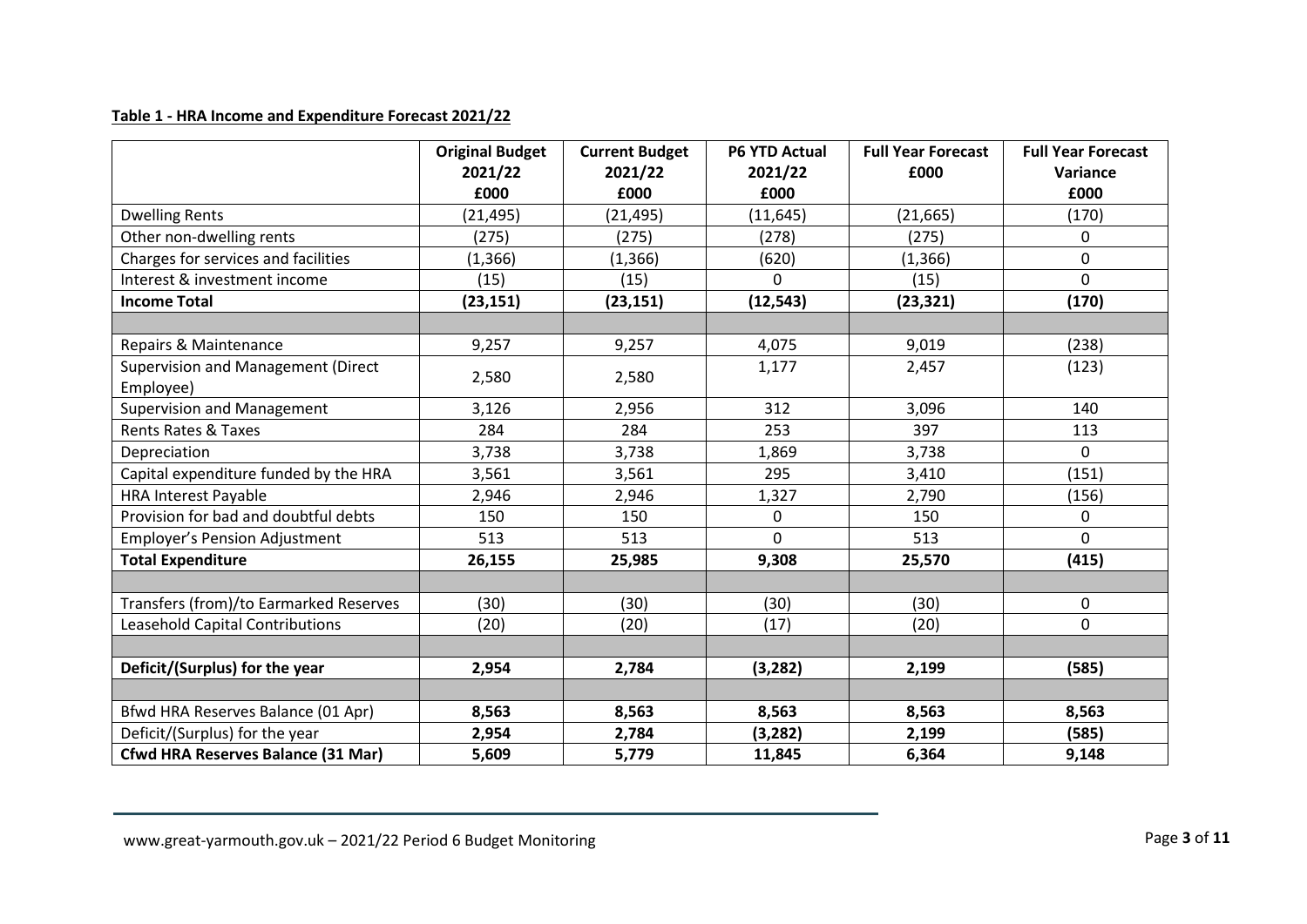### **3. Budget Monitoring Forecasts – Major Capital Programme**

- 3.1. The Housing Revenue Account currently has a major capital works budget of £13.696m for 2021/22. As at period 6, the 2021/22 capital budget forecast is revised to deliver a £10.033m programme in year, this reflects the reduction in the affordable housing programme (see below)
- 3.2. Actual capital spend to the end of September 2021 totals £3,286k, as summarised in table two.
- 3.3. Capital projects have been affected by the increased difficultly in sourcing materials. Budget totaling £1.875m is currently forecast to be carried forward into 2023/24.
- 3.4. The Major void programme has been subject to increased demand to the year to date. This budget increase is forecast to be supported by reductions in expected spend within the Decarbonisation programme. Decarbonisation works will continue to be completed, but due to time pressures, are forecast to be completed following roofing completions, resulting in slippage of some of the programme into next year.
- 3.5. Other programmes continue to be on track, such as windows and doors and neighbourhood plans, with the latter delivering the upgrade of communal doors and screen upgrades.
- 3.6. The Council has recently submitted a capital funding bid under the Social Housing Decarbonisation fund (SHDF), to support project spend targeting a total of 85 properties, 74 Social Housing dwellings and 11 Privately owned homes, across a number of terraced streets in the borough. Total project cost for the scheme is £1.9m, with funding contributions broken down within the table below:

| Capital costs                               | Total<br><b>Properties</b> | <b>Total SHDF</b><br>capital grant<br>£000 | <b>Total GYBC</b><br>capital<br>contribution<br>£000 | <b>Total costs</b><br>£000 |
|---------------------------------------------|----------------------------|--------------------------------------------|------------------------------------------------------|----------------------------|
| <b>Great Yarmouth</b><br>Council properties | 74                         | £920                                       | £638                                                 | £1,558                     |
| <b>Owner Occupied infills</b>               | 11                         | £204                                       | £0                                                   | £204                       |
|                                             |                            |                                            |                                                      |                            |
| <b>Administration Fee's</b>                 |                            | £124                                       | £62                                                  | £187                       |
|                                             |                            |                                            |                                                      |                            |
| <b>Total</b>                                |                            | £1,248                                     | £700                                                 | £1,949                     |

- 3.7. If successful, the Council, along with Eon, who will manage the day to day delivery of this project as our delivery partner, will aim to deliver a programme to decarbonise the way residents heat their homes.
- 3.8. Proposed works are to complete a further external wall insulation programme, providing the needed fabric improvements that enable properties to improve the energy performance of the buildings, as well as improving the quality of life for the tenants. The Council is still currently awaiting the bid outcome.
- 3.9. The Council had also submitted a bid to the Department of Levelling Up, Housing and Communities for part of £10m of funding available in 2020/21, to support estate regeneration. The Council bid and was awarded £858k. This funding will be used support works to improve leisure and recreation facilities on the Middlegate estate. Resident engagement will inform the proposed works. This capital funding needs to be spent by the  $31^{st}$  March 2022.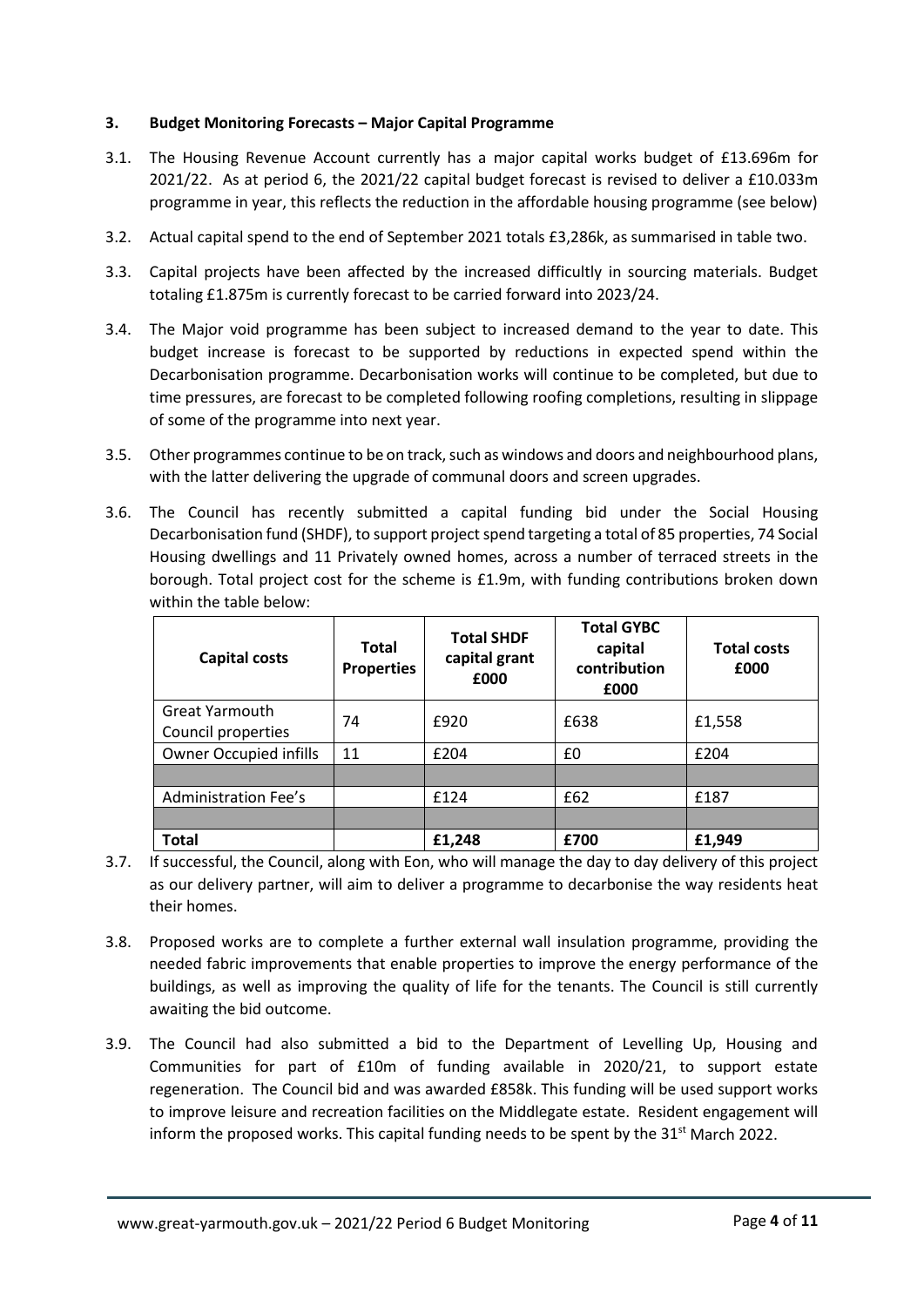- 3.10. With effect from 1 April 2021, the regulations around the use of Retained Right to Buy receipts have changed, allowing 1-4-1 receipts to be used to fund 40% of the cost of building/acquiring new Council homes. Prior to this, it has been restricted to 30%. The time frame of which receipts must be spent has also been revised. Receipts are now required to be spent within five years from the sale of the dwelling, not three years.
- 3.11. The above changes have impacted the profile spend of receipts, therefore adjusting the budget requirement for 2021/22 onwards. The table below displays a high-level review of changes in order to prevent receipt return:

| <b>Financial Year</b> | <b>Current Budgeted spend</b> |         | New requirement | Year of |                 |
|-----------------------|-------------------------------|---------|-----------------|---------|-----------------|
|                       | Receipt                       | Capital |                 | Capital | <b>Receipts</b> |
|                       | £000                          | £000    | £000            | £000    |                 |
| 2021/22               | 1,094                         | 2,554   | 0               | 0       | N/A             |
| 2022/23               | 487                           | 1,136   | 0               | 0       | N/A             |
| 2023/24               | 1,054                         | 2,458   | 725             | 1,087   | 2018/19         |
| 2024/25               | 1,263                         | 2,948   | 526             | 789     | 2019/20         |
| 2025/26               | 1,310                         | 3,056   | 117             | 176     | 2020/21         |

- 3.12. As per the above table, the new receipt requirements have reduced the volume of receipts required to be spent prior to 2023/24.
- 3.13. To reflect this, the Council has reduced its affordable housing budget to be spent in 2021/22, from £3.648m to £1.8m. Although reduced, this will ensure that the Council remains ahead of its minimum receipt spend required, as well as continuing to add new homes to its stock. The use of Retained Right to Buy Receipts and associated borrowing will continue to be closely monitored to ensure effective and timely spend.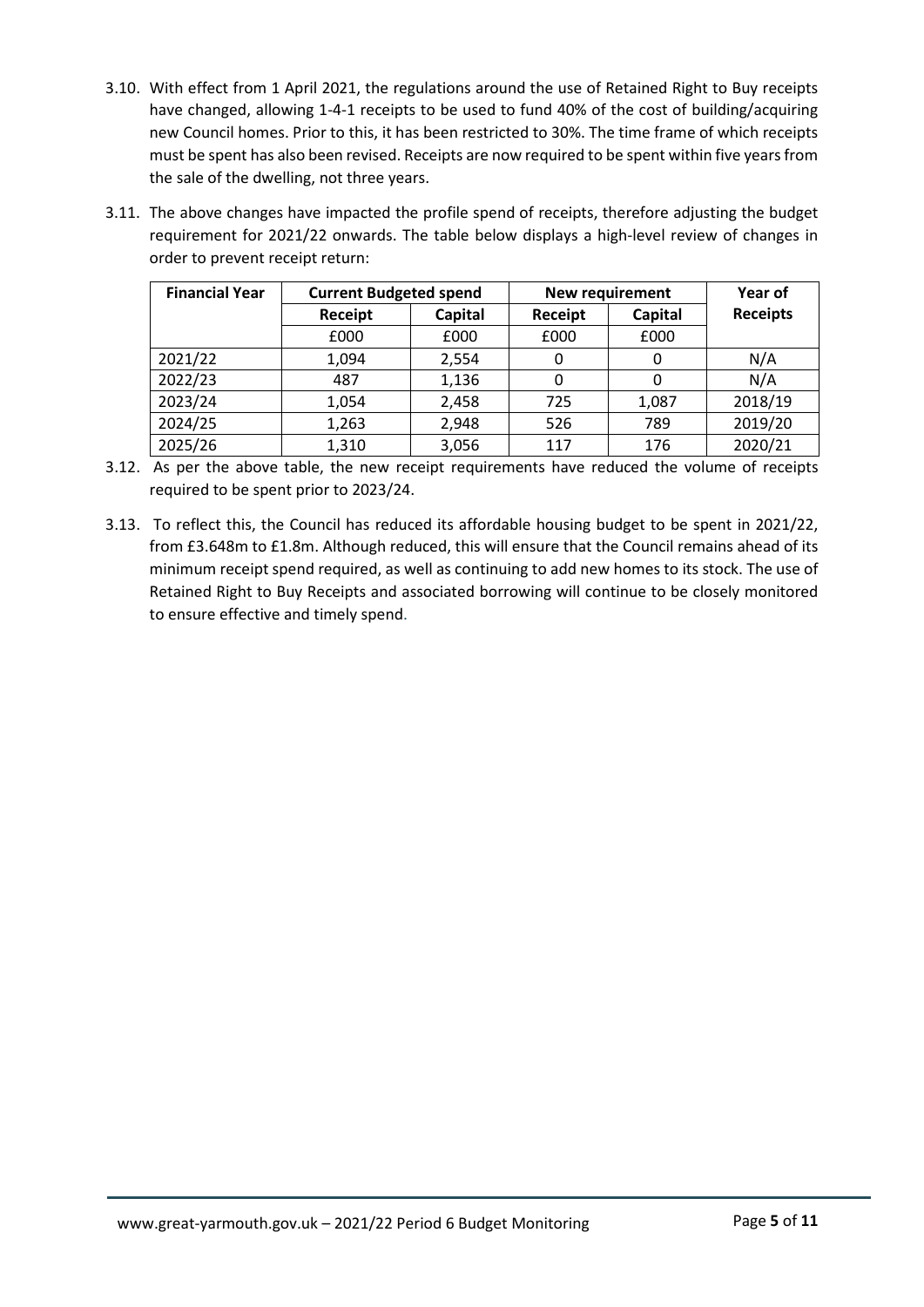## **Table 2 - HRA Capital Expenditure and Financing Forecast 2021/22**

|                                       | <b>Original Budget</b> | <b>Current Budget</b> | <b>P6 YTD Actual</b> | <b>Full Year Forecast</b> | <b>Full Year Forecast</b> |
|---------------------------------------|------------------------|-----------------------|----------------------|---------------------------|---------------------------|
| Capital programme                     | 2021/22                | 2021/22               | 2021/22              | £000                      | Variance                  |
|                                       | £000                   | £000                  | £000                 |                           | £000                      |
| Kitchens & Bathrooms                  | 2,869                  | 2,869                 | 535                  | 2,869                     | 0                         |
| <b>Windows &amp; Doors</b>            | 592                    | 647                   | 149                  | 647                       | 0                         |
| <b>Planned Maintenance</b>            | 611                    | 642                   | 343                  | 642                       | 0                         |
| <b>Energy Efficiency Improvements</b> | 1,173                  | 1,173                 | 160                  | 973                       | (200)                     |
| <b>Specific Planned Projects</b>      | 546                    | 756                   | 87                   | 756                       | 0                         |
| <b>Empty Properties</b>               | 700                    | 785                   | 647                  | 1,035                     | 250                       |
| New Affordable Housing - Right to Buy | 3,648                  | 3,648                 | 723                  | 1,800                     | (1,848)                   |
| receipts                              |                        |                       |                      |                           |                           |
| New Affordable Housing - Additional   | 250                    | 500                   | 11                   | 125                       | (375)                     |
| Non 1-4-1 Provision                   |                        |                       |                      |                           |                           |
| Decarbonisation                       | 1,738                  | 1,978                 | 601                  | 828                       | (1, 150)                  |
| Neighbourhood Plans                   | 91                     | 91                    | 1                    | 91                        | 0                         |
| <b>Housing Transformation Budget</b>  | 211                    | 607                   | 0                    | 207                       | (400)                     |
| Key Safe Installation                 | $\Omega$               | $\Omega$              | 29                   | 60                        | 60                        |
| <b>Total Expenditure</b>              | 12,429                 | 13,696                | 3,286                | 10,033                    | (3,663)                   |
|                                       |                        |                       |                      |                           |                           |
| <b>Financing:</b>                     |                        |                       |                      |                           |                           |
| Borrowing                             | 4,108                  | 4,150                 | 723                  | 1,925                     | (2, 225)                  |
| <b>Capital Receipts</b>               | 2,227                  | 2,227                 | 382                  | 1,338                     | (889)                     |
| Revenue                               | 2,336                  | 3,561                 | 295                  | 3,012                     | (549)                     |
| Depreciation                          | 3,738                  | 3,738                 | 1,869                | 3,738                     | 0                         |
| Leasehold Contribution                | 20                     | 20                    | 17                   | 20                        | 0                         |
| <b>Total Financing</b>                | 12,429                 | 13,696                | 3,286                | 10,033                    | (3,663)                   |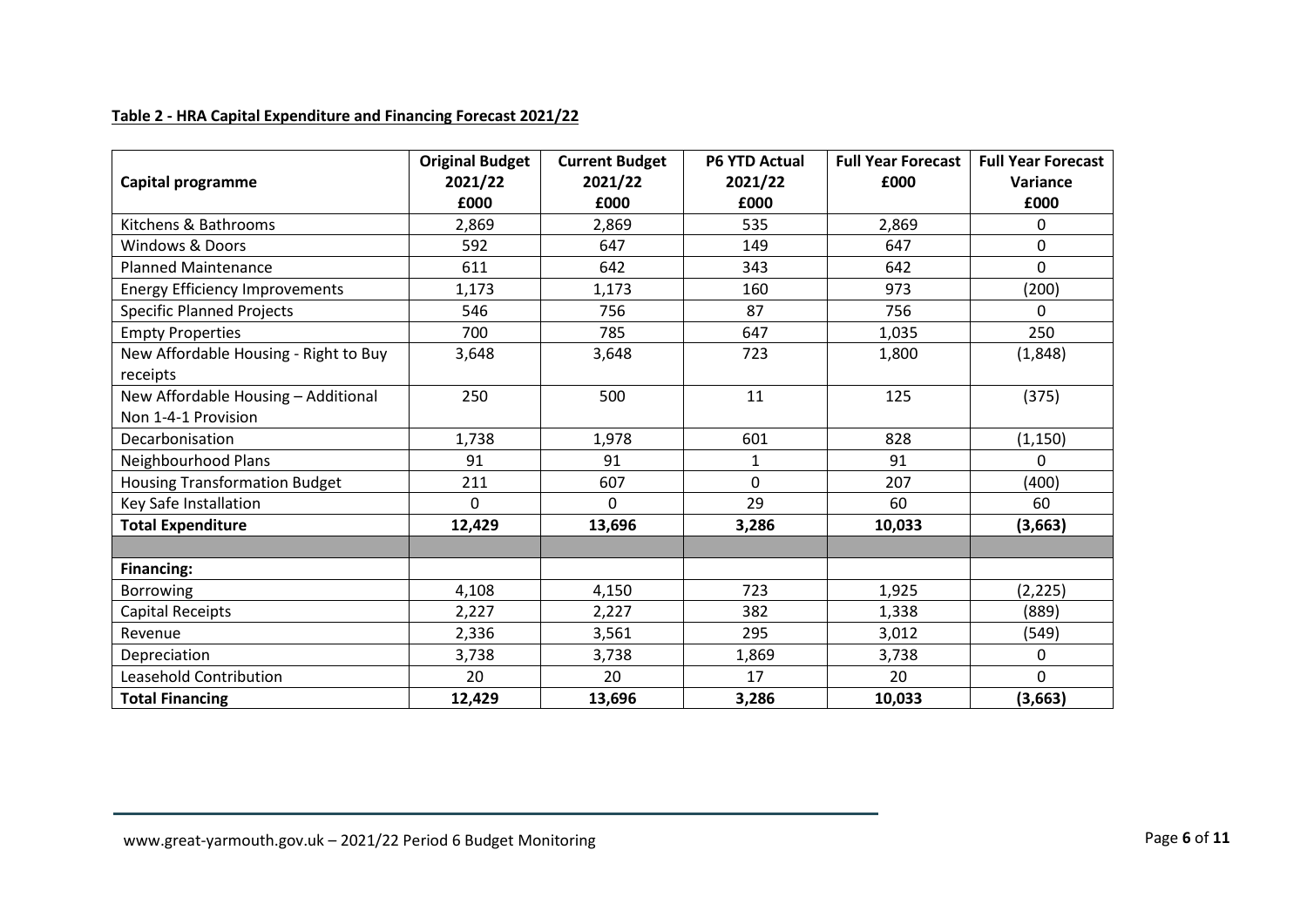### **4. Right To Buy (RTB) Summary 2021/22**

4.1. Table 3 provides the number of the RTB sales made year to date at period 6 against our anticipated budgeted sales. Further analysis will be undertaken in Quarter 3 to review the projected sales anticipated for the full year.

|              | <b>Estimated Sales</b> | <b>Actual Sales</b> |
|--------------|------------------------|---------------------|
| Qtr. 1       |                        |                     |
| Qtr. 2       |                        |                     |
| Qtr. 3       |                        |                     |
| Qtr. 4       |                        |                     |
| <b>Total</b> | 37                     |                     |

#### **Table 3 – RTB Sales 2021/22**

- 4.2. Right to Buy sales continue to be significantly below previous sales levels, with five sale completions in quarter 1 and no sales in quarter two. A number of sales have already taken place in quarter 3 year to date.
- 4.3. It is estimated that approximately 21 sales will complete by the end of the financial year, which is revised from a budget estimate of 37. This will be kept under close review.
- 4.4. The continued low level of sales will be impacting upon the level of capital receipts available to support the capital programme in 2021/22, as well as the level of Right to Buy Retained Receipts available.

#### **5. Conclusion**

- 5.1. The Housing Revenue Account currently shows a revised 2021/22 forecast deficit of £2.199m, from an originally budgeted forecast deficit of £2.784m, resulting in a favorable movement of £584k. The Income and expenditure position will continue to be monitored going forward.
- 5.2. Major Capital spend to the end of September 2021 totals £3,286k. Spend is expected to increase as the year progresses, although projects have been affected by time pressures and the increased difficultly in sourcing materials. Budget totaling £1.875m is currently forecast to be carried forward into 2023/24.

#### **6. Financial implications and Risks**

- 6.1. The detail within the report highlights the significant variances, including estimated forecasts of the full year impact to the HRA revenue and capital budgets.
- 6.2. The HRA monitoring report aims to capture all impacts as a result of the COVID-19 pandemic. This includes increased costs and reduction to income streams.
- 6.3. The income and expenditure will continue to be monitored in detail during the year, including additional reviews of the HRA 40 year business plan throughout the year.
- 6.4. The HRA is dependent mainly on the rental income stream of the social housing rents, and we have a dedicated team monitoring tenant arrears on a regular basis.

#### **7. Background Papers**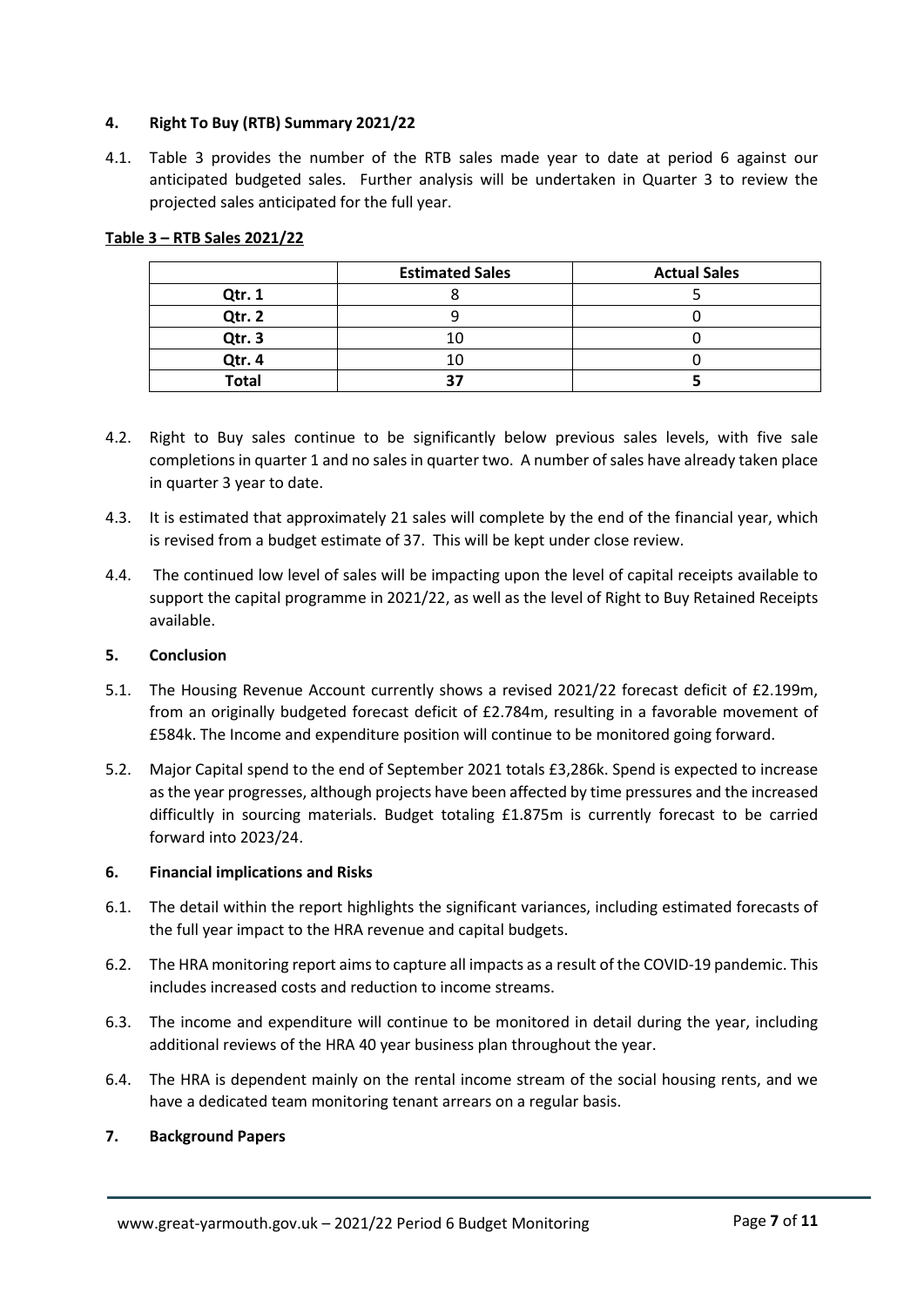*Areas of consideration: e.g. does this report raise any of the following issues and if so how have these been considered/mitigated against?* 

| Area for consideration                          | Comment |
|-------------------------------------------------|---------|
| <b>Monitoring Officer Consultation:</b>         |         |
| Section 151 Officer Consultation:               |         |
| <b>Existing Council Policies:</b>               |         |
| Financial Implications (including VAT and tax): |         |
| Legal Implications (including human rights):    |         |
| <b>Risk Implications:</b>                       |         |
| Equality Issues/EQIA assessment:                |         |
| Crime & Disorder:                               |         |
| <b>Every Child Matters:</b>                     |         |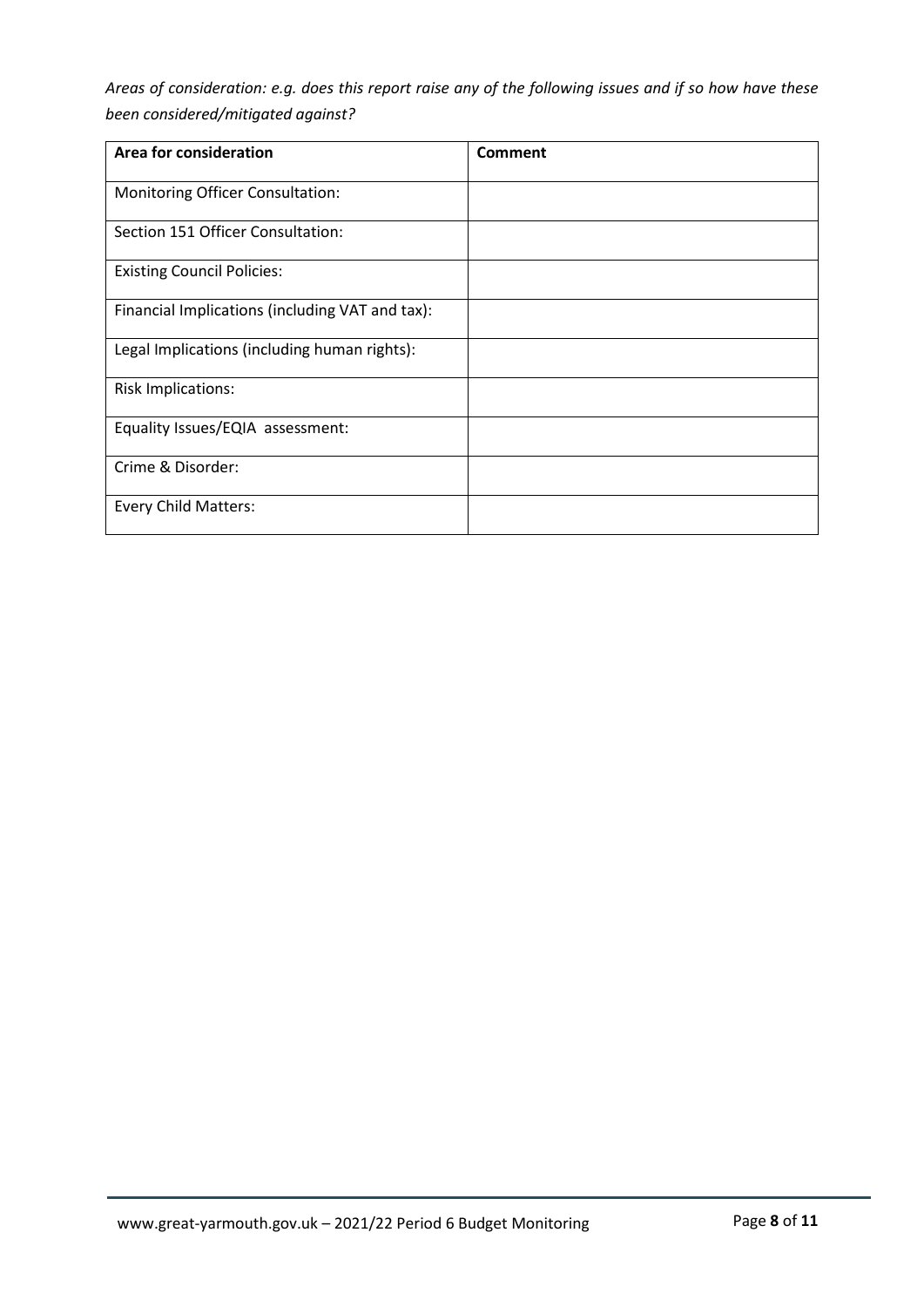# **Appendix 1 - HRA Income and Expenditure 2021/22**

|                                                     | <b>Current</b><br><b>Budget</b><br>2021/22<br>£000 | <b>Full Year</b><br><b>Forecast</b><br>£000 | <b>Full year</b><br><b>Forecast</b><br>Variance<br>£000 | <b>Comments</b>                                                                                                                                                                                                                                                                                                                                                                                                  |
|-----------------------------------------------------|----------------------------------------------------|---------------------------------------------|---------------------------------------------------------|------------------------------------------------------------------------------------------------------------------------------------------------------------------------------------------------------------------------------------------------------------------------------------------------------------------------------------------------------------------------------------------------------------------|
| <b>Dwelling Rents</b>                               | (21, 495)                                          | (21, 665)                                   | (170)                                                   | Rent received from HRA Dwellings.<br>Increase in forecast rental income,<br>following increased acquisitions being<br>added to the stock and reduced Right<br>to Buy sales in the prior and current<br>year.                                                                                                                                                                                                     |
| <b>Income Total</b>                                 | (21, 495)                                          | (21, 665)                                   | (170)                                                   |                                                                                                                                                                                                                                                                                                                                                                                                                  |
| Rents, Rates, Taxes<br>and Other Charges            | 284                                                | 397                                         | 113                                                     | Increased insurance premiums as a<br>result of the COVID-19 and increased<br>perils.                                                                                                                                                                                                                                                                                                                             |
| Repairs and<br>Maintenance                          | 9,257                                              | 9,019                                       | (238)                                                   | Planned large repair works are<br>currently forecast to increase by<br>£217k. This increase is mitigated by<br>the reduction of revenue<br>neighbourhood planned works and<br>revenue car park budgets.<br>Revenue heating works are forecast to<br>reduce by £243k. This is partly due to<br>increased capital works in prior years<br>reducing over repair costs required.                                     |
| Supervision and<br>Management                       | 2,956                                              | 3,096                                       | 140                                                     | Utility charges forecast to increase by<br>an estimated £39k.<br>RTB income is revised to reflect<br>reduced sales estimated in year. Sales<br>are revised from a budgeted 37 sales,<br>to 21.<br>Increased temporary staff costs to<br>maintain service operation while the<br>recruitment process is completed.<br>Revised CCTV budget allocation in<br>order to maintain the service going<br>forward (£23k). |
| Supervision and<br><b>Management (Staff</b><br>Pay) | 2,580                                              | 2,457                                       | (123)                                                   | Staff vacancies year to date within<br>multiple housing teams. Services are<br>working towards recruiting into these<br>posts going forward. This saving is<br>partly offset by interim and agency<br>staff being appointed in year (As<br>above).                                                                                                                                                               |
| Capital Expenditure<br>funded by Revenue            | 3,561                                              | 3,410                                       | (151)                                                   | Reduced revenue required to fund the<br>capital programme for 2021/22.                                                                                                                                                                                                                                                                                                                                           |
| Interest Payable and<br><b>Similar Charges</b>      | 2,946                                              | 2,790                                       | (156)                                                   | Reduced borrowing required in year<br>due to the revised Affordable and                                                                                                                                                                                                                                                                                                                                          |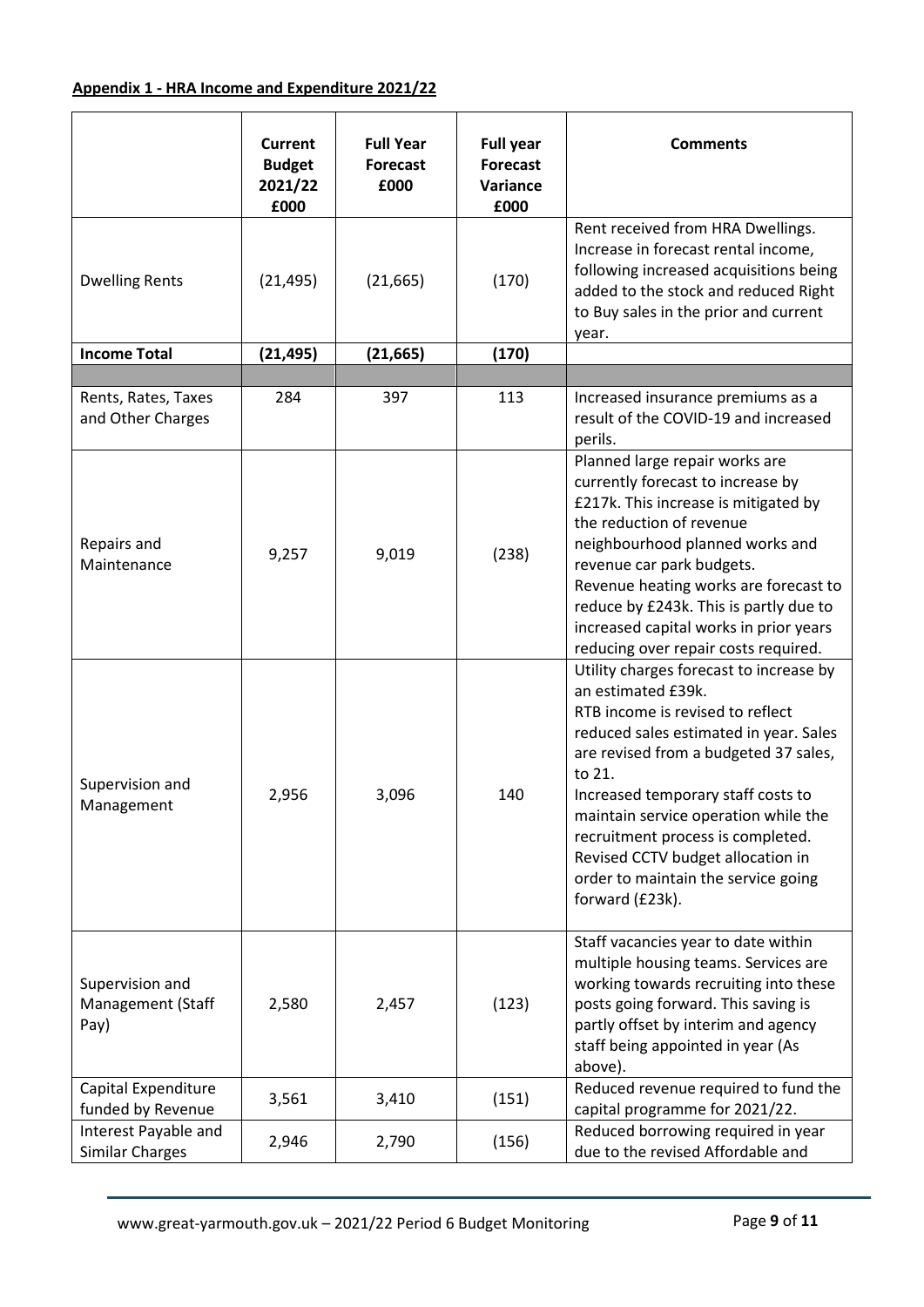|                          | Current<br><b>Budget</b><br>2021/22<br>£000 | <b>Full Year</b><br><b>Forecast</b><br>£000 | <b>Full year</b><br>Forecast<br>Variance<br>£000 | <b>Comments</b>                                                       |
|--------------------------|---------------------------------------------|---------------------------------------------|--------------------------------------------------|-----------------------------------------------------------------------|
|                          |                                             |                                             |                                                  | Additional housing budgets, resulting<br>in reduced interest payable. |
| <b>Expenditure Total</b> | 21,584                                      | 21,169                                      | (415)                                            |                                                                       |